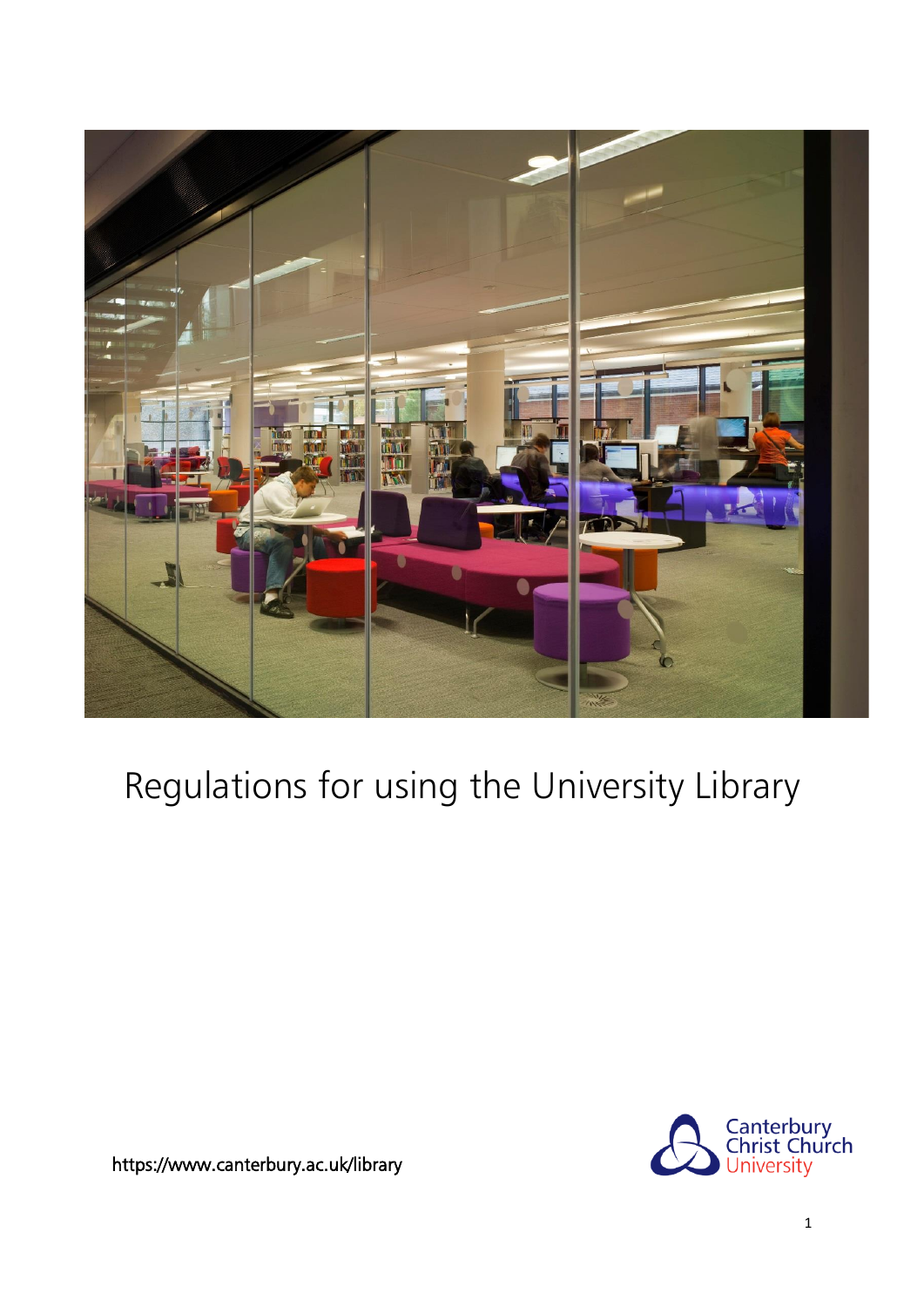#### A very warm welcome to the Library.

Library and Learning Resources is committed to developing and delivering an outstanding and enriching library experience that empowers all our users to discover, learn, research and disseminate knowledge.

These regulations have been made for the benefit of all library users and to assist in ensuring the overall quality of the services we provide.

Your co-operation in observing them is essential for the common good. Please read these Regulations carefully, as ignorance of them cannot be accepted as an excuse for nonobservance.

The Regulations describe what we expect of you in your dealings with the Library. Equally, they show what you may expect from us.

These regulations apply to:

- anyone who uses the University libraries, including students registered at Canterbury Christ Church University, staff employed by Canterbury Christ Church University, other borrowers and visitors
- all of the University's library services, collections, facilities and equipment.

It is your responsibility to familiarise yourself with and to observe the following:

- Regulations for using the University Library
- The Augustine Library Code of Conduct [\(https://www.canterbury.ac.uk/library/docs/code-of-conduct.pdf\)](https://www.canterbury.ac.uk/library/docs/code-of-conduct.pdf)
- The Salomons Library Code of Conduct [\(https://www.canterbury.ac.uk/library/docs/salomons-code-of-conduct.pdf](https://www.canterbury.ac.uk/library/docs/salomons-code-of-conduct.pdf))
- [Core Regulations for the use of IT](https://cccu.canterbury.ac.uk/information-technology/docs/policies/core-regulations.pdf) [\(https://cccu.canterbury.ac.uk/information](https://cccu.canterbury.ac.uk/information-technology/docs/policies/core-regulations.pdf)[technology/docs/policies/core-regulations.pdf](https://cccu.canterbury.ac.uk/information-technology/docs/policies/core-regulations.pdf)
- The University [Student](http://www.canterbury.ac.uk/support/student-support-services/students/student-procedures.asp) Code of Conduct ([https://www.canterbury.ac.uk/students/docs/policy-zone/Student-Disciplinary-](https://www.canterbury.ac.uk/students/docs/policy-zone/Student-Disciplinary-Procedure-April-2017.pdf)[Procedure-April-2017.pdf\)](https://www.canterbury.ac.uk/students/docs/policy-zone/Student-Disciplinary-Procedure-April-2017.pdf)
- The University HR Staff Code [https://cccu.canterbury.ac.uk/hr-and-od/policies](https://cccu.canterbury.ac.uk/hr-and-od/policies-and-procedures/staff-code.aspx)[and-procedures/staff-code.aspx](https://cccu.canterbury.ac.uk/hr-and-od/policies-and-procedures/staff-code.aspx)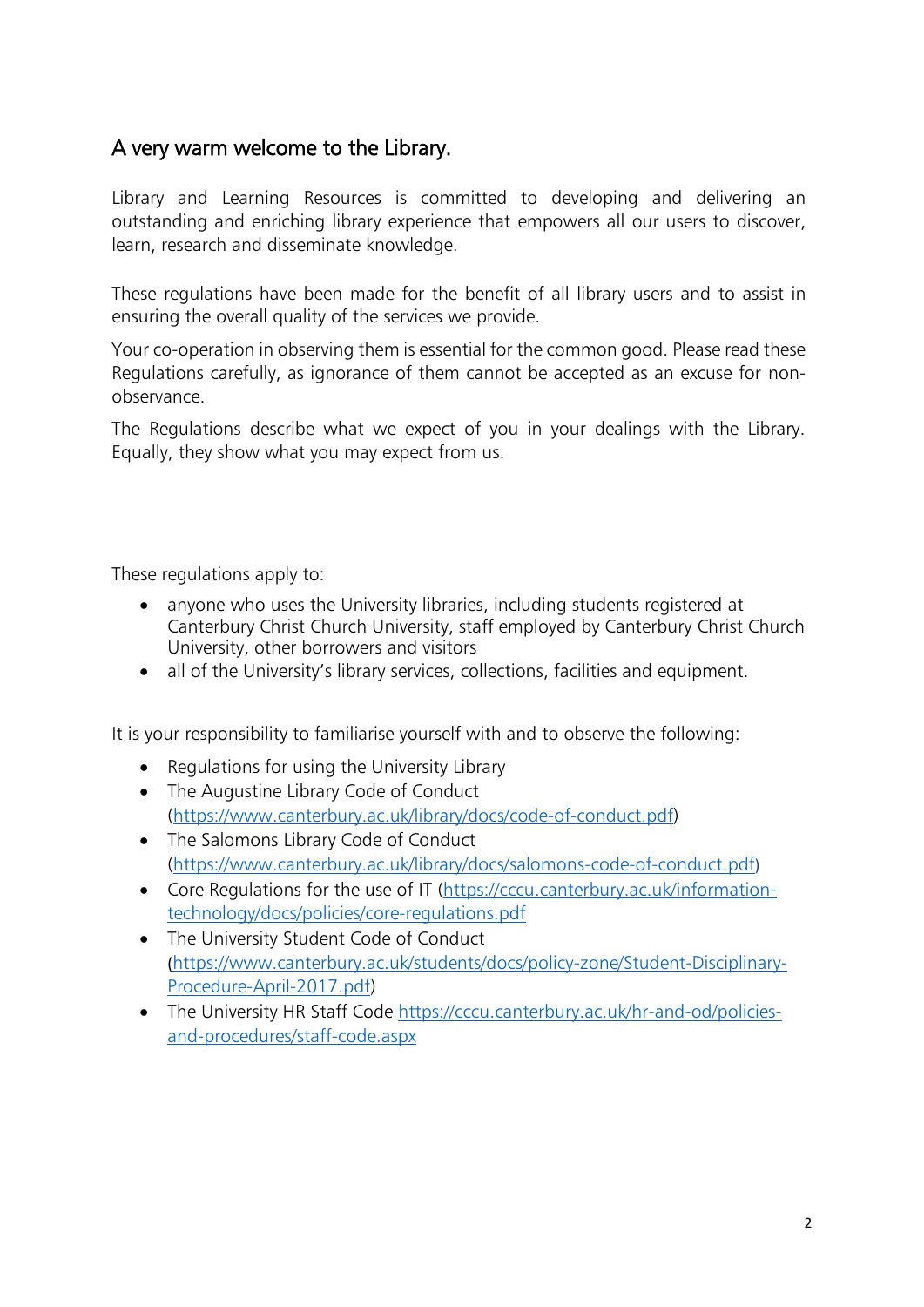## 1. Definitions

| Word/Term         | <b>Definition</b>                                                                                                                                                                                                                                                                                                                                                                                                  |
|-------------------|--------------------------------------------------------------------------------------------------------------------------------------------------------------------------------------------------------------------------------------------------------------------------------------------------------------------------------------------------------------------------------------------------------------------|
| CCCU              | Canterbury Christ Church University.                                                                                                                                                                                                                                                                                                                                                                               |
| Library           | any campus library of the University.                                                                                                                                                                                                                                                                                                                                                                              |
| Students          | all students registered at the University for all or part of a course of<br>study leading to a foundation degree, first degree, diploma,<br>university certificate, higher degree, postgraduate diploma or<br>postgraduate university certificate, and postgraduate research<br>students who have completed the period of registration and paid to<br>use the University facilities while writing up their theses. |
| Staff             | means all staff employed by the University, including teaching staff<br>with formal visiting or honorary status.                                                                                                                                                                                                                                                                                                   |
| Other borrowers   | users with borrower membership who are not current members of<br>the University.                                                                                                                                                                                                                                                                                                                                   |
| <b>Visitors</b>   | members of the public who use the Library and do not have<br>borrower membership.                                                                                                                                                                                                                                                                                                                                  |
| <b>Facilities</b> | services, furnishings, equipment and the space available to users.                                                                                                                                                                                                                                                                                                                                                 |
| Items             | all physical materials you can borrow or use, including books,<br>journals, DVDs, laptops, headphones, PCs, printers and so on.                                                                                                                                                                                                                                                                                    |

In these regulations, the following definitions apply:

# 2. Membership

- 2.1 Membership of the Library with borrowing rights and access to electronic resources is available to all registered students and staff of the University.
- 2.2 Membership of the Library with borrowing rights may be available to the following individuals upon application:
	- Associates of the University
	- Canterbury Christ Church University Alumni
	- Students and staff from other Higher Education institutions within the terms of recognised reciprocal access schemes
	- Members of the public
	- CCCU staff retired or with  $20+$  years of employment
	- 16 or older in full-time education at school/college in Kent

A membership fee may apply. For further information see <https://www.canterbury.ac.uk/library/information-for/visitors/visitors.aspx>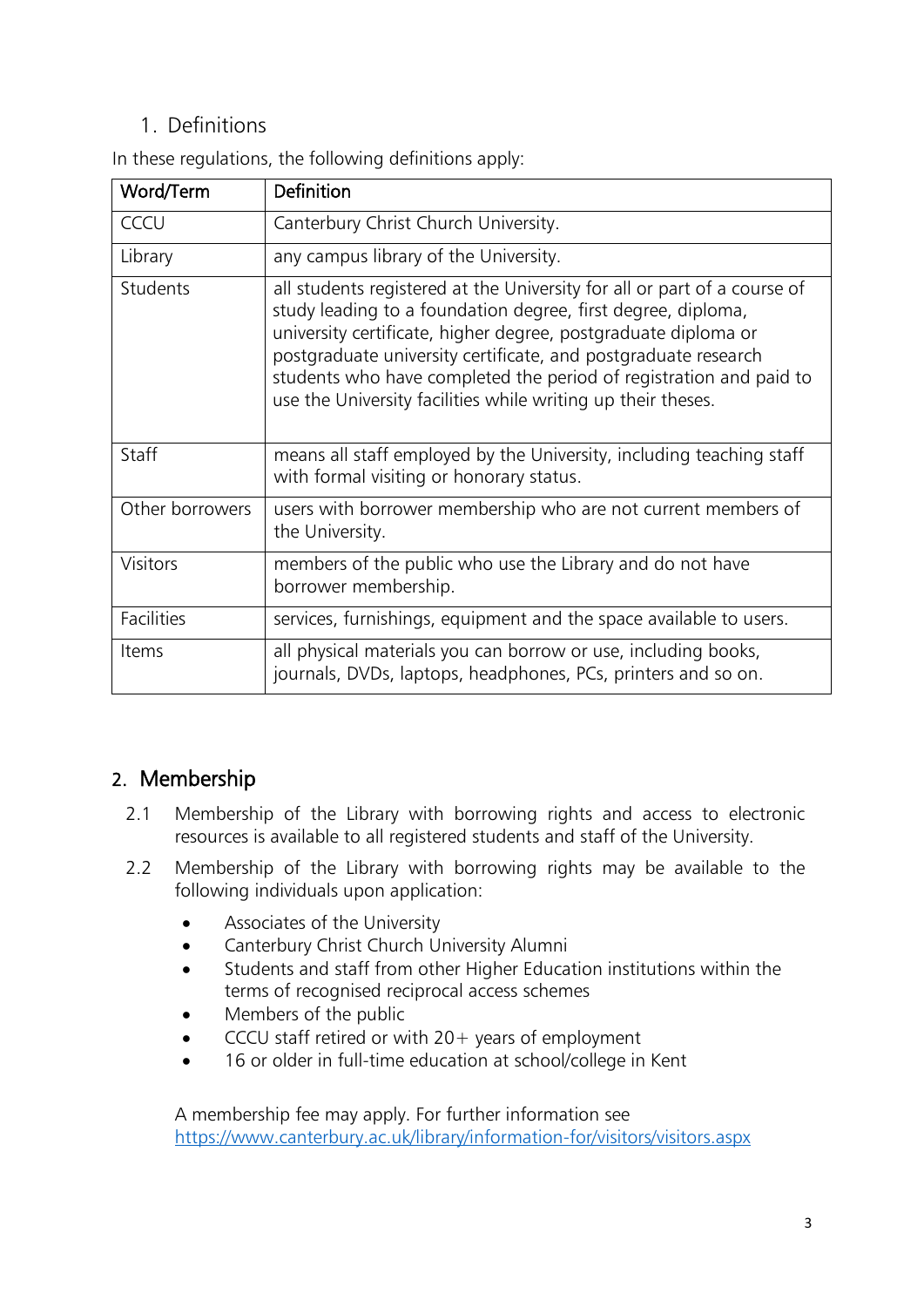- 2.3 You may be required to produce your smartcard/library card when entering the library and at the request of Library and Learning Resources staff or Security staff.
- 2.4 You are responsible for your smartcard. If your card is lost or stolen, you should report it immediately. CCCU staff and students should report it to the i-zone; other borrowers should report it to the Library staff. A charge is normally made for the supply of a replacement.
- 2.5 You must not lend or otherwise transfer your smartcard to anyone.
- 2.6 The Library will communicate with you using the method and address specified on your membership application. For CCCU staff and students the Library will use your University email address.
- 2.7 You are responsible for making sure that the Library has your current address and contact details.
- 2.8 The Library may not disclose the information it holds about you except when authorised by yourself, in response to a legal requirement to do so, in circumstances when you might be in breach of these or other University Regulations, or where there are legitimate grounds to do so in relation to your health, safety or security.

#### 3. Borrowing and fines

- 3.1 You need a valid smartcard to borrow materials from the library. The number and type of items that can be borrowed depends on the borrower membership [\(check the](https://www.kent.ac.uk/library/templeman/borrow/index.html) [library website for what you can borrow\)](https://www.kent.ac.uk/library/templeman/borrow/index.html). Only registered CCCU students and staff can borrow 24 hour loan items.
- 3.2 You must not remove any item from the library without following the loan procedure.
- 3.3 Check your email and your library account regularly. You can access your library account via LibrarySearch using your University login and password (for CCCU students and staff) or the PIN you were provided upon membership application. You should not disclose these details to anyone else.
- 3.4 You are responsible for all items borrowed in your name until they have been returned to an appropriate return point in the library.
- 3.5 You must return or renew items by the due date and time. Although we automatically renew items that have not been reserved, it is your responsibility to check that they do not become overdue.
- 3.6 If another library user has reserved an item you have on loan, you must return it by the due date and time.
- 3.7 If items are returned by post, you are responsible for them until they reach the library, so you should use a secure postal method and get proof of posting.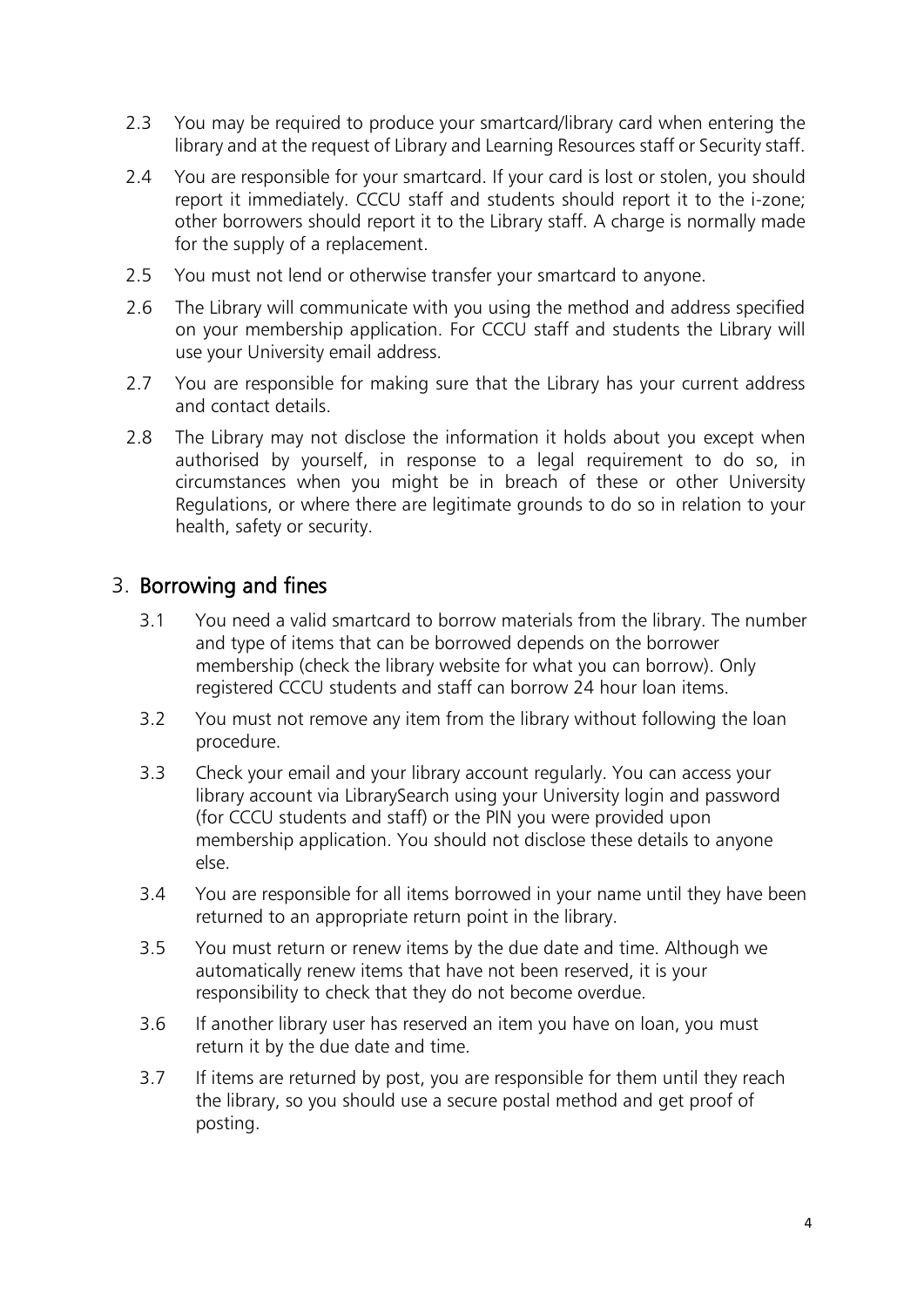- 3.8 If you do not return a reserved item by the time it is due, you will incur a fine and you will not be able to borrow any new items until you return the reserved item. Your library account will show if items are overdue.
- 3.9 If you have unpaid fines of £10 or more on your library account, you will not be able to borrow new items.
- 3.10 You should pay any library fines as soon as possible. You must pay them before leaving the University or applying to the SCONUL Access scheme for access to another higher education institution library.
- 3.11 If you believe there are legitimate reasons why you should not have to pay a fine, you have the right to appeal; [https://www.canterbury.ac.uk/library/contact-us/appeal-against-library](https://www.canterbury.ac.uk/library/contact-us/appeal-against-library-fines.aspx)[fines.aspx.](https://www.canterbury.ac.uk/library/contact-us/appeal-against-library-fines.aspx)
- 3.12 If you lose, damage, or fail to return a library item, we will charge you for the cost of replacing it, plus a £5 administrative fee.
- 3.13 Only take items out of the library that you have borrowed.
- 3.14 Journals, newspapers and items designated as "reference" should not be taken out of the library.

### 4. Using the library building

- 4.1 You must comply with the University Health and Safety regulations as set out on the Health and Safety website; <http://www.canterbury.ac.uk/support/health-safety/index.asp>
- 4.2 Personal possessions brought into the library remain your responsibility. If they are left unattended, they might be removed for security reasons.
- 4.3 No item of University property may be marked or damaged in any way. This includes library stock, fittings, furniture or equipment. University PCs and other equipment should not be unplugged or disconnected from the network.
- 4.4 Taking photographs and filming is not permitted without prior permission.
- 4.5 If a child is brought into the library, the responsibility for appropriate supervision rests with the accompanying adult as set out in the University Under 18s policy; [http://www.canterbury.ac.uk/university-solicitors](http://www.canterbury.ac.uk/university-solicitors-office/policies-and-procedures/policies-and-procedures.aspx)[office/policies-and-procedures/policies-and-procedures.aspx.](http://www.canterbury.ac.uk/university-solicitors-office/policies-and-procedures/policies-and-procedures.aspx)
- 4.6 If asked, you must show all library items you have with you at the exit gate. Any bags you have with you might also be inspected.
- 4.7 You must not bring anything into the library which we believe could damage library facilities or items, or which could disturb other users.
- 4.8 We may temporarily suspend access to any part of the collection or any section of the library at any time to facilitate work on the collections or fabric of the library; where possible, arrangements will be made to allow you access to the material you require.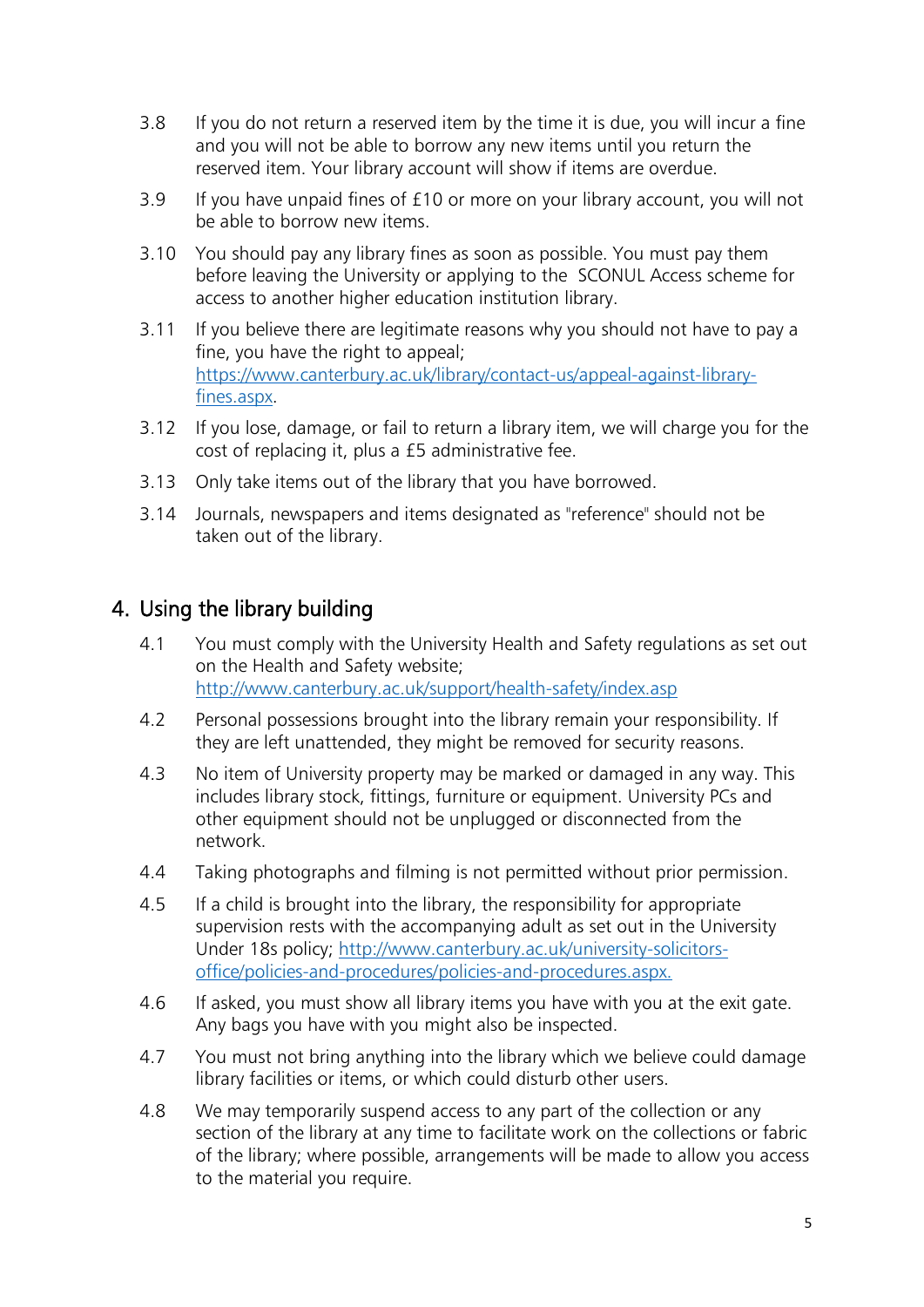- 4.9 The Library aims to provide you with learning environments that support your study, research and academic success. We need your co-operation to maintain an atmosphere that positively contributes to everyone's ability to study.
- 4.10 You must comply with the Library Code of Conduct; <https://www.canterbury.ac.uk/library/docs/code-of-conduct.pdf> and <https://www.canterbury.ac.uk/library/docs/salomons-code-of-conduct.pdf>.

# 5. Copyright and subscriptions' licences

- 5.1 You must act responsibly when using library items or digital resources that are protected by copyright. This means that when you print, photocopy, scan or download content, you should keep to licence terms, or be clear when 'fair dealing' provisions in the law apply (for example for non-commercial research or private study). You can use the online Copyright Helper tool to help you decide whether (and to what extent) you can copy items for study/research purposes and comply with Copyright Law; [https://bit.ly/2RU2Gim.](https://bit.ly/2RU2Gim)
- 5.2 You should familiarise yourself with resources' licences and copyright policy [\(https://www.canterbury.ac.uk/library/regulations-and](https://www.canterbury.ac.uk/library/regulations-and-policies/copyright.aspx)[policies/copyright.aspx\)](https://www.canterbury.ac.uk/library/regulations-and-policies/copyright.aspx). Guidance notices are displayed by the relevant equipment in the library.
- 5.3 Access to electronic resources is subject to license agreements and active subscriptions. Current registered CCCU staff and students of the University can access these resources via LibrarySearch and other databases/platforms using their University login and password. Visitors and other borrowers can access a limited number of digital resources available via the dedicated [visitor](https://www.canterbury.ac.uk/library/information-for/visitors/visitors.aspx#visitor)  [PC](https://www.canterbury.ac.uk/library/information-for/visitors/visitors.aspx#visitor) in Augustine House.
- 5.4 All users of electronic information resources must abide by the terms of the appropriate licences.

#### 6. IT facilities

- 6.1 All IT facilities provided in the Library are subject to the University regulations and policies governing computing and information services, as set out in the [Core Regulations for the use of IT; https://cccu.canterbury.ac.uk/information](https://cccu.canterbury.ac.uk/information-technology/docs/policies/core-regulations.pdf)[technology/docs/policies/core-regulations.pdf.](https://cccu.canterbury.ac.uk/information-technology/docs/policies/core-regulations.pdf)
- 6.2 Laptops and other mobile devices may be used, in accordance with the University IT regulations and policies and Health and safety requirements. Users should ensure that cables do not trail across walkways, especially when using floorboxes.